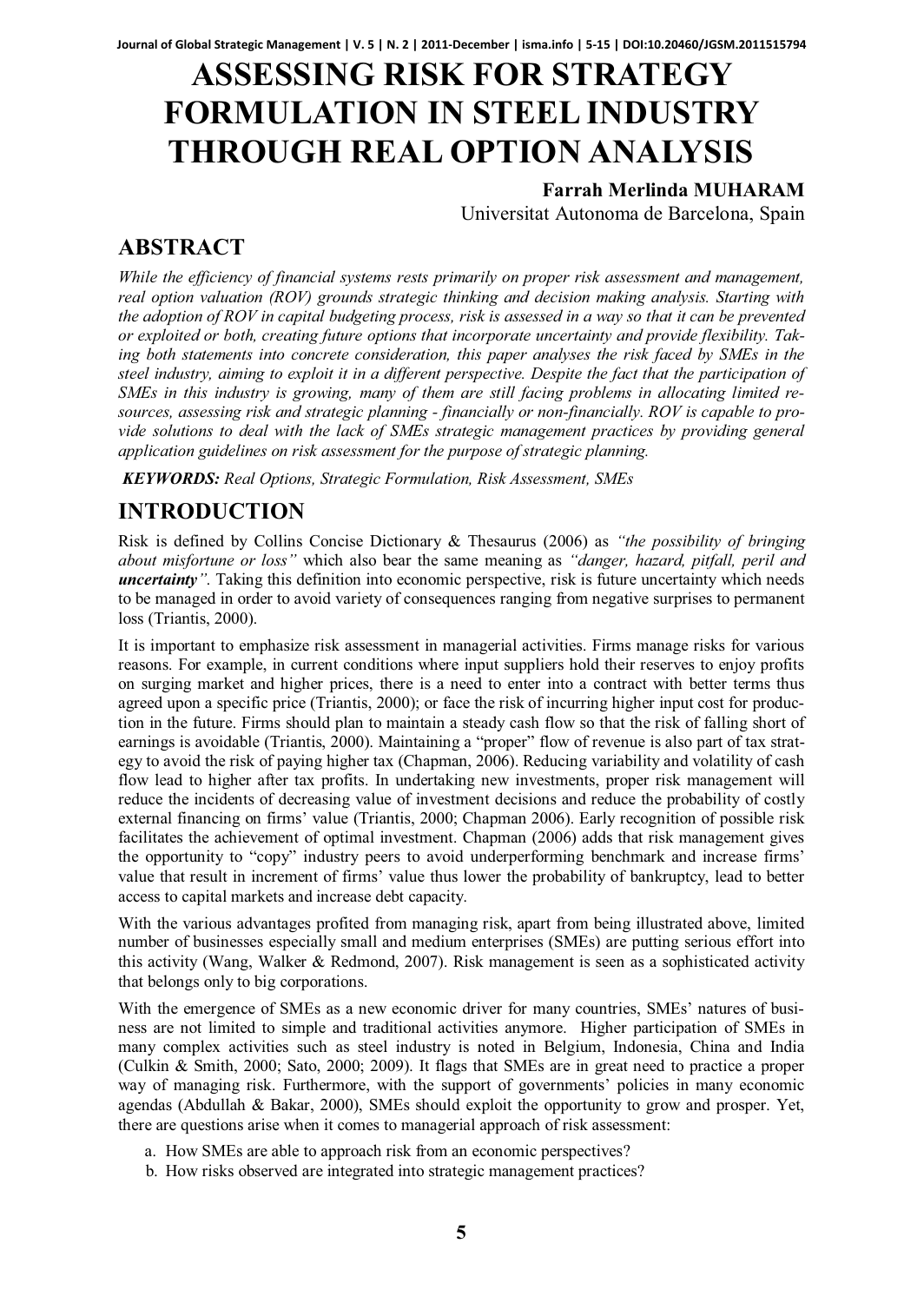Proposing to include additional step of real option valuation (ROV) into risk assessment process, this paper aims to answer to above questions. By performing a case study based on stylized facts in first stage steel processing, it hopes to contribute to enrich the literature towards the usage and application of ROV (Trigeorgis, 1993b). The results also propose solutions to SMEs on how risks should be exploited and turned into opportunities, thus able be incorporated into their strategic practices. **Journal of Global Strategic Management | V. 5 | N. 2 | 2011-December | isma.info | 5-15 | DOI:10.20460/JGSM.2011515794**

This paper is structured as follows. The next section, Section 2 summarizes the development of risk management in capital budgeting and risk management without the attachment onto any financial derivatives. With the introduction of ROV into the assessment process, risks especially those related to operational uncertainties are assessed before being incorporated into the evaluation. Section 3 illustrates the framework of study before analyses of risk management process is conducted in Section 4. The results are discussed and concluded in section 5.

### **LITERATURE REVIEW**

Risk management started to gain attention when Bowman (1980) identifies the "risk-return paradox". According the paradox which based on investors´ viewpoint, stocks with greater risk need to offer higher return so that it attracts risk-adverse investors' interest. Yet, Bowman's finding shows totally opposite result. He finds that firms with greater return have actually lower level of risk. This is due to strategic practices which adapt skilful, rigorous and continuous activities of risk management (Bettis, 1983). Since then many development of risk management approaches, processes and tools emerged.

One of the developments includes real options theory which emanates from the seminal article of Black-Sholes and Merton on European and American options in 1973. The key element argued by this theory is the failure of Net Present Value (NPV) to include uncertainty and provide flexibility in pricing up investment. This weakness leads to undervaluation (Trigeorgis, 1993a), difficulties in incorporating investment decision into strategic planning (Bierman, 1988) and very rigid for firms to react to continuously changing environment (Luerhman, 1998; Pogue, 2004). Ross (1995:101) insisted that *"For most investments, the usefulness of the NPV rule is severely limited".* 

Real options adapt financial options parameters which based on operational activities (Kogut, 1991). Real options are relevant to strategists as all decisions are made based on the ability of firms to allocate resources that fit into strategic mission (Bowman  $\&$  Hurry, 1993). Options also grant the "preferential access to future opportunity" (Bowman & Hurry, 1993: 762). Furthermore, the beauty of real options is it includes both the options of undertaking activities or acquiring resources (Sanchez, 1993). These advantages are quantified, providing quantitative intuition for decision making process (Luerhman, 1998).

With uncertainty and flexibility being incorporated into investment evaluation and strategic planning, managers hold the ability to select an outcome only if it is favourable (McGrath, 1997). It is seen as a risk management tool because of the ability to limit negatives outcomes (Bookstaber, 1981; Bowman & Hurry, 1993; Sanchez, 1993) which are consistent with the aim of risk management (Triantis, 2000; Chapman, 2006).

Real options allow a subtle different understanding between corporate investments and risk (Bowman & Hurry, 1993; Sanchez, 1993; Trigeorgis, 1993; McGrath, 1999). The method of application varies, to highlight some of it: from quantitative approaches applied in capital budgeting (Brennan  $\&$ Schwartz, 1985; Trigeorgis, 1993a,b; Kellogg & Charnes, 2000) to more qualitative approaches such as in measuring value creation and strategic planning (Luerhman, 1998; Amram & Kulatilaka, 2000; Smit & Trigeorgis, 2006), evaluating corporate social responsibility (Kanter, 1999), risk management (Bowman and Hurry, 1993; Miller and Reuer, 1996) including the preparation of contingency plan (Rogers, Gupta and Maranas, 2003).

## **METHODOLOGY**

The research conducted in this study follows a stylized fact case study approach, similar to other studies in the field of real options, such as Brennan and Schwartz (1985), Dixit & Pindyck (1994) and Trigeorgis (1996), in the case of natural resource activities. This approach requires of the construction of a base case with various sources of information representative in a worldwide scenario. The analysis adapts the general risk management process by Chapman (2006). The original steps of this process begin with analysing business and its environment. Next, risks are identified and assessed before formulating strategies. According to Total Model Value by Boer (2002:76), risks affect economic and strategic capital. So, it is suggested that apart from Chapman's process, another step of valuation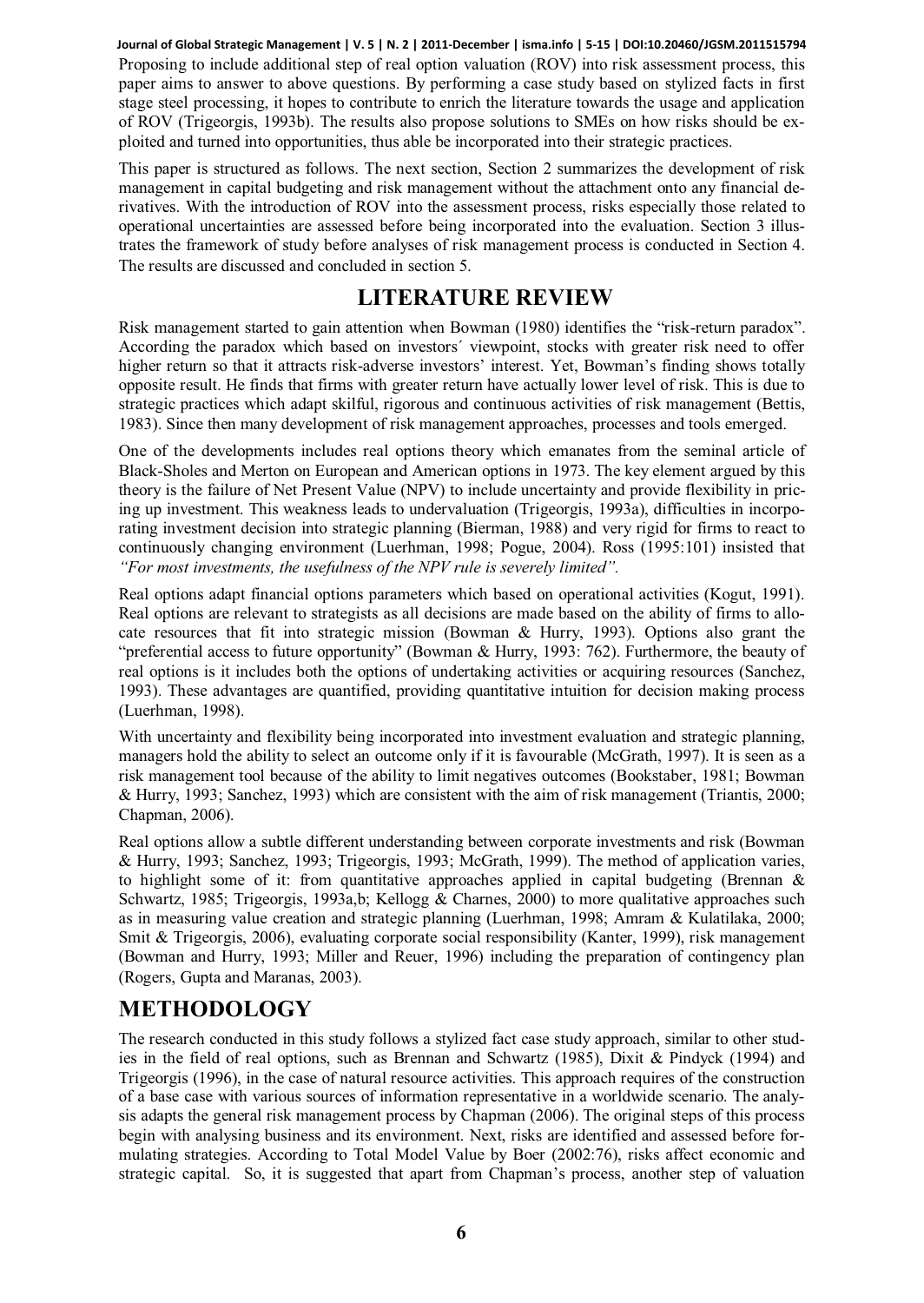should be included to provide more quantitative intuition in risk management. As a result, a comprehensive risk management process is derived (refer to Figure 1). **Journal of Global Strategic Management | V. 5 | N. 2 | 2011-December | isma.info | 5-15 | DOI:10.20460/JGSM.2011515794**



**Figure 1: Risk Management Cycle (Source: Own design)** 

The process is a cyclical process as to suit constantly changing environment. It starts with analysing the business characteristics: strength, weaknesses, opportunity and threats (SWOT) – the mostly applied strategic assessment tool. Next, relevant risk exposures are identified. Each risk is assessed individually and collectively before been measured and valued according to ROV method. The valuation process applied in this study follows a methodology of log-transformed binomial lattice approach developed by Trigeorgis (1991). Calculations are performed using *DerivaGem* (Hull, 2010*)*. The values are later added to traditional NPV for more meaningful value. The result, term as Enlarged Net Present Value, incorporates uncertainties i.e. in this case – risks; and provide flexibility (Trigeorgis, 1993a) as per equation 1.

Enlarged (or Strategic) NPV or ENPV = 
$$
[NPV + Real Option(s)]
$$
 [1]

Later, strategy is formulated to suit firms' interest and mission. When uncertainty becomes plain into view and options are approaching its expiry, firms will choose the best options to be exercised. The cycle will restart after this and constantly proceeds to react to the continuously changing environment.

### **ANALYSES**

Based on the framework drawn in Section 3, this section analyses the process of risk management from *Step 1: Analysing Business Characteristics* of the new investment in mini-mill first stage steel processing, until *Step 4: Risk Valuation*. This section aims to demonstrate how ROV is feasible and practicable to manage risk, taking an example of SMEs' activity in mini-mill smelting project in first stage processing of steel.

Mini-mill approach required low specific investment that attracts new comers (Bonmo, 1998), which supports the recent growth of SMEs' participation in steel industry (Culkin & Smith, 2000). Production system of mini mill is able to reduce man hours per tonne by minimum 60%, giving greater flexibility on the process and has lower impact on the environment. As the plant is small in scale, it has the possibility to be located near steel users' plant. Many technical advantages of this approach such as replacing the use of coke ovens with COREX process from VAI, thin slab technology for hot strip production including continuous linking of downstream pickling and cold rolling makes mini-mills more preferable among investors.

# **Business Analysis and Case Background**

Let say, there is a new proposal of building up an iron smelting plan based on new process innovation, mini-mill iron smelting. The investment requires  $\epsilon$ 10 million,  $\epsilon$ 6 million in t<sub>0</sub> and  $\epsilon$ 4 in t<sub>1</sub>, i.e,  $\epsilon$ 9.81 million discounted at 5%. By investing this amount, the firm will have a mini-mill plant with capacity of producing 182000 tons per year. However, due to Kyoto Protocol, the plant is allowed to produce only up to 75% of its capacity in order to maintain emission and effluent at minimum level. If the levels of emission and effluent exceed the allowable levels, the firm will be penalized.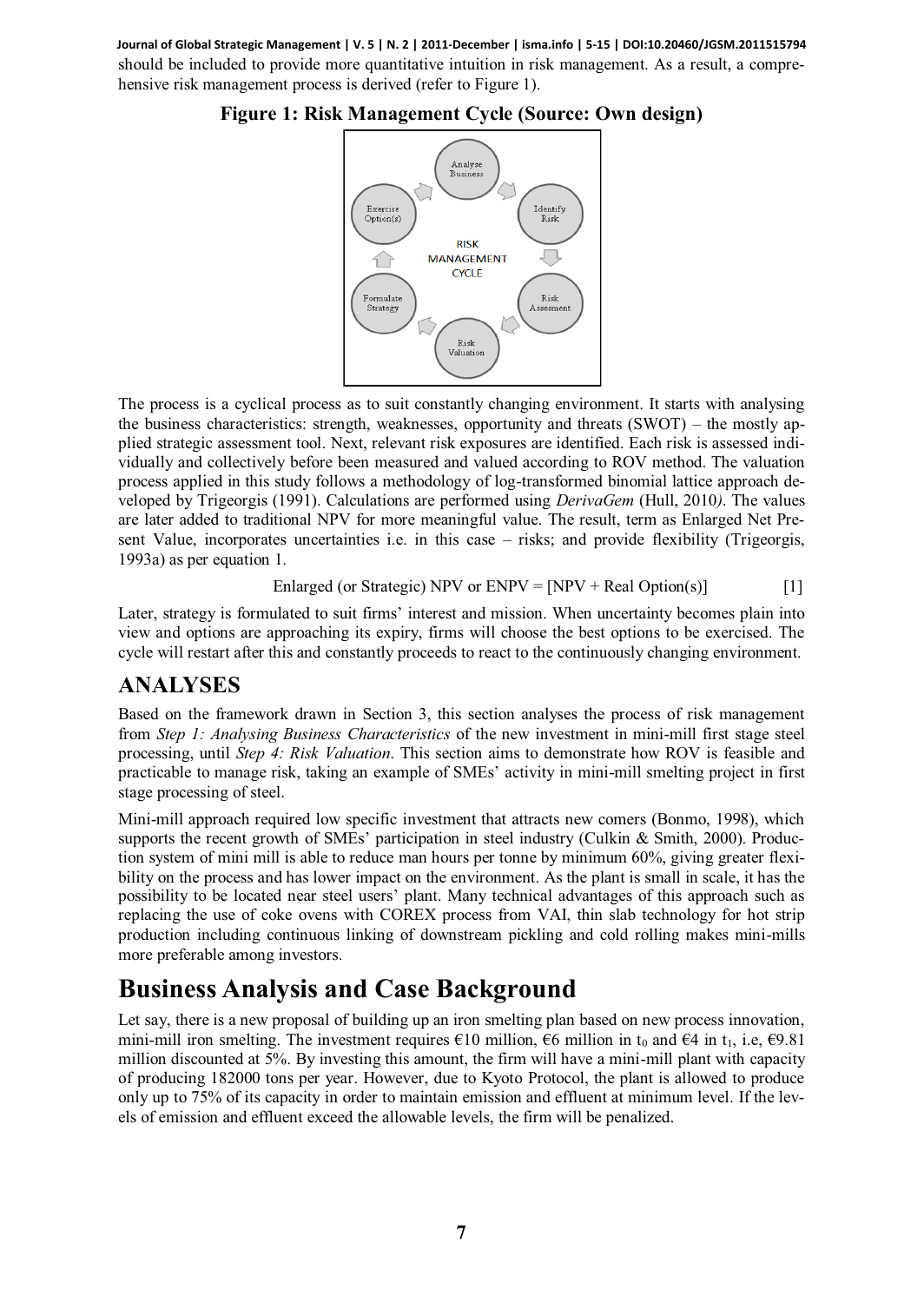| Year | Production<br>Rate $(\% )$ | <b>Gross Revenue</b> | <b>Fixed Cost</b> | <b>Variable Cost</b> | <b>Net Cash flows</b><br>$(k = 12\%)$ |
|------|----------------------------|----------------------|-------------------|----------------------|---------------------------------------|
| 2    | 14.8                       | 8.19                 | $\overline{2}$    | 6.825                | (0.635)                               |
| 3    | 45                         | 24.57                | $\overline{2}$    | 20.475               | 2.095                                 |
| 4    | 75                         | 40.95                | 4                 | 34.125               | 2.825                                 |
| 5    | 75                         | 40.95                | 4                 | 34.125               | 2.825                                 |
| 6    | 75                         | 40.95                | 4                 | 34.125               | 2.825                                 |
| 7    | 75                         | 40.95                | 4                 | 34.125               | 2.825                                 |
| 8    | 75                         | 40.95                | 4                 | 34.125               | 2.825                                 |
| 9    | 75                         | 40.95                | 4                 | 34.125               | 2.825                                 |
| V    |                            |                      |                   |                      | 9.25                                  |

**Table 2: Net cash flow calculation during operation period (€ in millions) Journal of Global Strategic Management | V. 5 | N. 2 | 2011-December | isma.info | 5-15 | DOI:10.20460/JGSM.2011515794**

**Figure 2: Investment project with expected option of deferring investment, cancellation during construction, expansion and abandonment (Source: Own design)** 



Net cash flows are calculated by extracting all fixed costs and variable costs from gross revenue. For production rate below 50%, fixed cost is  $\epsilon$ 2 million, and for above 50% it becomes  $\epsilon$ 4 million. Table 2 shows the detailed calculations to reach the net cash flows of *V*. The risk-free interest rate is 5% (continuously compounded 4.879016%) and the average adjusted-risk rate is 12%. Average volatility of output prices is 30%. The expected project life is estimated to be 10 years, including two years of construction period. The project is summarized in Figure 2.

With *V* of  $\epsilon$ 9.25 million and *I* of  $\epsilon$ 9.81 million, the *NPV* of the project following traditional approach is €-0.56 million (*negative NPV*). Later, the amount of *NPV* will be incorporated with ROV to derive at *ENPV*.

# **Risk Identification**

In this section, risks identified are relevant to the above investment and mostly related to operational activities. Uncertainty is hedged with options rather than using derivatives in financial markets. In short, the possibility of hedging with derivatives is totally disregarded in this study.

Steel industry is highly concerned about the risk of operational hazard like explosion, fire and radioactive contamination especially when it comes to producing as mini-mill plant (Schütz, 2003). Explosion and fire are caused by incidents in furnaces that involve oxygen and highly flammable materials used in heat production. Mishandling of ferrous scraps such as CS 137 and CO 60 may result in radioactive contamination thus incur expensive cleaning cost if happen.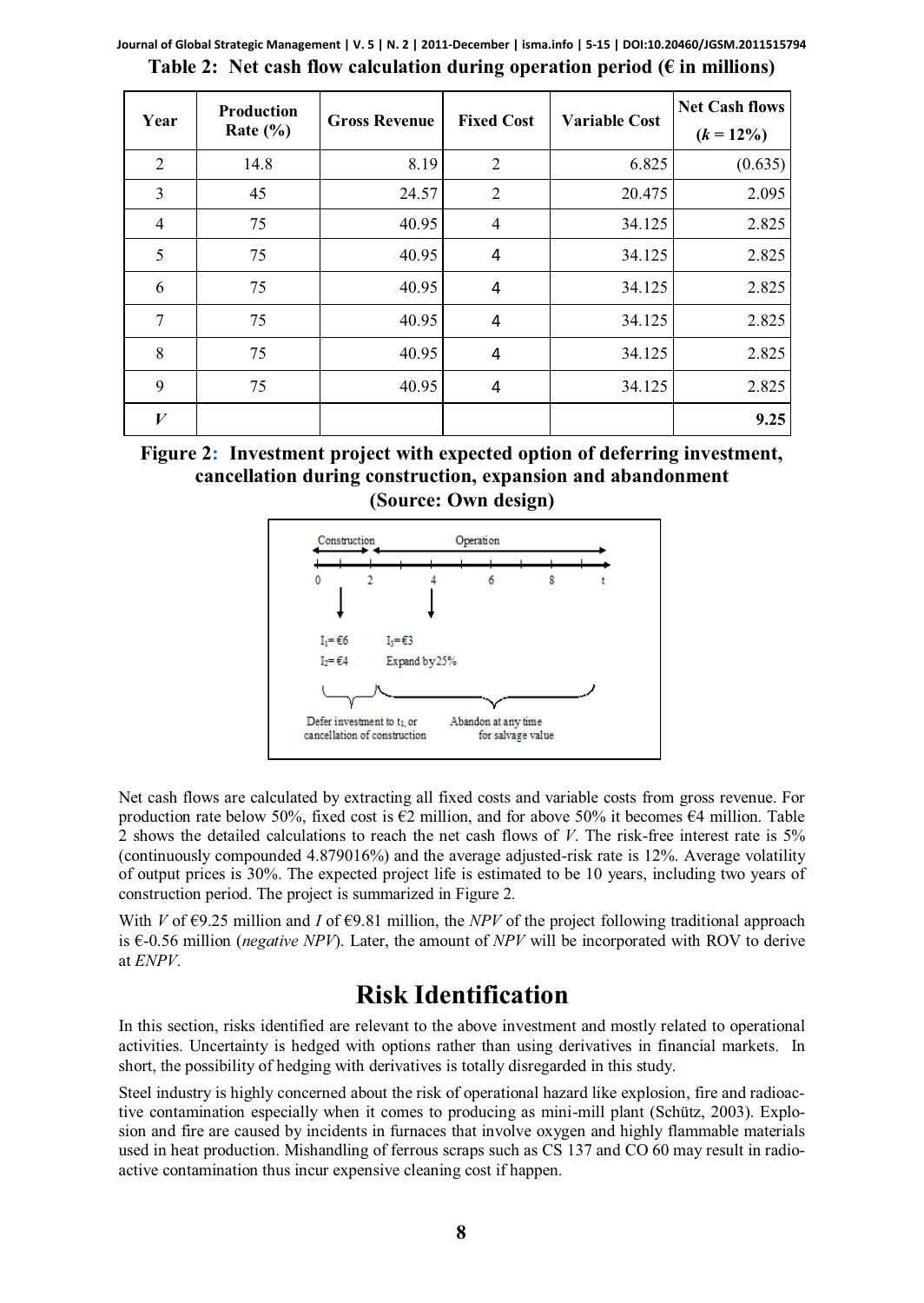The other type of steel industrial risks is less serious but more complicated to deal with – business interruption risk. The first interruption is fluctuation in price of inputs and outputs. Input prices is controlled by major producers and adapted by other small miners as benchmark (Bilous & Hon, 2004; Robertson, 2008), while outputs are traded in terminal exchange market like London Metal Exchange (LME) and Commodities Exchange New York (COMEX), resulting in little influence for steel producers to control raw material cost and revenue. **Journal of Global Strategic Management | V. 5 | N. 2 | 2011-December | isma.info | 5-15 | DOI:10.20460/JGSM.2011515794**

As the business is involving in hazardous activities, there is usually higher requirement to be followed and certified causing additional interruptions of legal, taxation and environmental regulation. Steel industry has to compile with many and complex environmental law imposed that nowadays become more and more critical such as awareness to Kyoto Protocol. Tax regime is also continuously changing depending on government interest and current economic situation.

Technical risk is also an interruption which due to obsolesce of technology regardless in line with process and production, hazard prevention or business management. With competition getting stiff, evolutions in technical aspects have been developed to overcome pollution, reduce production cost and improve product quality. Therefore, for a business to survive in this industry, awareness in such development is essential. Finally, the project is also exposed to financial risks when it comes to debt and borrowing cost interest rates and currency exchange risks.

# **Risk Assessment**

Based on the above risks identified, several precautionary steps to overcome risks have been identified and established by creating four types of real options. The options are option to defer investment, option to cancel investment, option to expand investment and option to abandon investment for salvage value.

*Option to defer* (Tourinho, 1979; McDonald & Siegal, 1986; Paddock, Siegel & Smith, 1988), is valued as an American call. Project initiation may be delayed to next year,  $t<sub>1</sub>$ . The projected net cash flows will remain static but the cost of investment will increase by 5%.

*Option to cancel during construction* is valued as a compound option of a call on a put (Cortazar & Schwartz, 1993). With this option, construction can be cancelled at any time without any penalty. The firm might earn any invested amount, being discounted at the adjusted-risk rate of 12%. Once cancelled, the project cannot be deferred, expanded or abandoned.

*Option to expand* (Brennan & Schwartz, 1985; McDonald & Siegal, 1985; Pindyck, 1988; Myers & Majd, 1990) is valued as a European call. At year  $t_4$  the firm has the opportunity to increase capacity by 25% without being penalized for polluting the environment according to the Kyoto protocol. The expansion activity includes improvement in process innovation, up-to-date hazard prevention equipment and upkeep with technical advancement.

*Option to abandon* is valued as an American dividend paying put (Myer and Majd, 1990). At any time the project can be abandoned for alternative use and enjoy a salvage value of, in principle, 50% of accumulated capital outlays net of 10% average annual depreciation, being discounted at adjusted-risk rate of 12%. Table 3 summarizes the purpose of these options.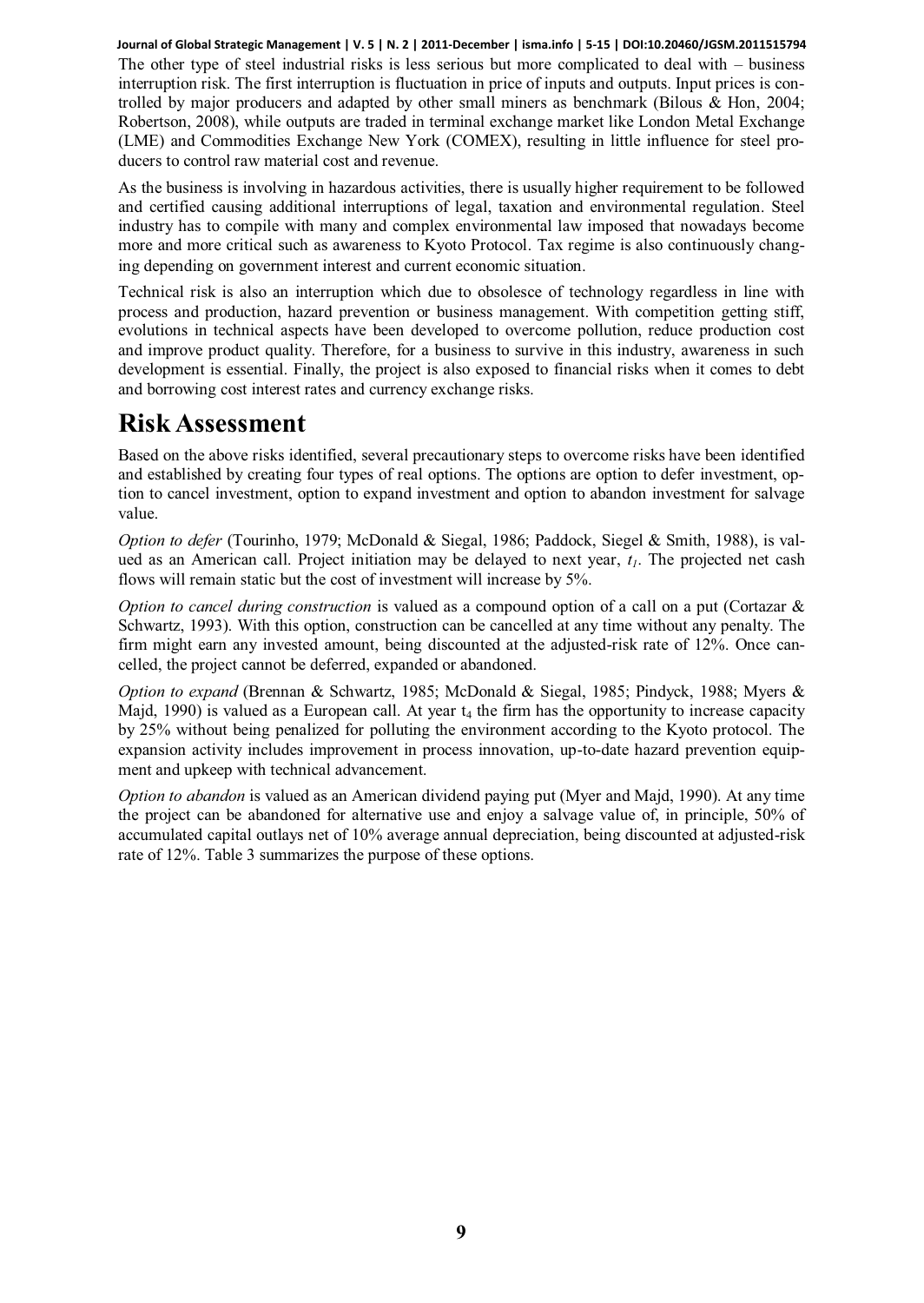|  |  |  | <b>Table 3: Types and Purpose of Options</b> |  |  |
|--|--|--|----------------------------------------------|--|--|
|--|--|--|----------------------------------------------|--|--|

| <b>Types of Option</b>                                                                                                                                                                       | Purpose                                                                                                                                                                                                                                                                                                                                                                                                                                                   |  |  |  |  |
|----------------------------------------------------------------------------------------------------------------------------------------------------------------------------------------------|-----------------------------------------------------------------------------------------------------------------------------------------------------------------------------------------------------------------------------------------------------------------------------------------------------------------------------------------------------------------------------------------------------------------------------------------------------------|--|--|--|--|
| Deferral                                                                                                                                                                                     | · To deal with extreme fluctuation price in input and output<br>prices and wait until uncertainty becomes plain in view.<br>• To hold investment so that information on latest environmental<br>concerns/issues is evident.<br>• To plan for better tax planning so that able to benefit from tax<br>incentives or to reduce tax rate imposed on heavy/hazardous<br>activities<br>• To provide an opportunity by performing stage-investment<br>strategy. |  |  |  |  |
| Cancellation                                                                                                                                                                                 | • To obtain financial flexibility in the case that investment cost<br>increase higher than perceived.<br>· To avoid extra legal and taxation cost if hazardous accidents<br>happen during construction.<br>• To avoid further losses if demand is not competitive.                                                                                                                                                                                        |  |  |  |  |
| Expansion                                                                                                                                                                                    | To equipped plant with better technology to prevent hazardous<br>risk and technical risk of obsolesces, resulting in better<br>production process and quality.<br>. To keep up with increase in demand without violating<br>environmental law and avoid penalty.                                                                                                                                                                                          |  |  |  |  |
| • To stop production and enjoy salvage value if output prices fall<br>beyond profitable rate.<br>Abandonment<br>• To cease operation if legal suit leads to further losses or<br>bankruptcy. |                                                                                                                                                                                                                                                                                                                                                                                                                                                           |  |  |  |  |

**Figure 4: Combination of options for the investment according to the proposed sequence (Source: Own design)**



Besides these four individual options, there is possibility of two or more options being combined together as a portfolio. It is crucial to analyse the sequence of options in order to identify any possibility of combining several real options embedded in the nature of an investment project. Smit (1997), for example, has identified the stages in petroleum concession project before valuing it.

For example, from the base case, first, the firm has an option whether to invest now or defer investment. Later, by choosing an option to invest, it opens up to more options. After investment is taken, the firm may choose to cancel it during construction. However, by exercising this option, it closes the opportunity of incorporating other options later. If construction proceeds, investment has the options to expand and/or abandon in later time. Figure 4 shows possible option combinations for the investment according to the sequence proposed.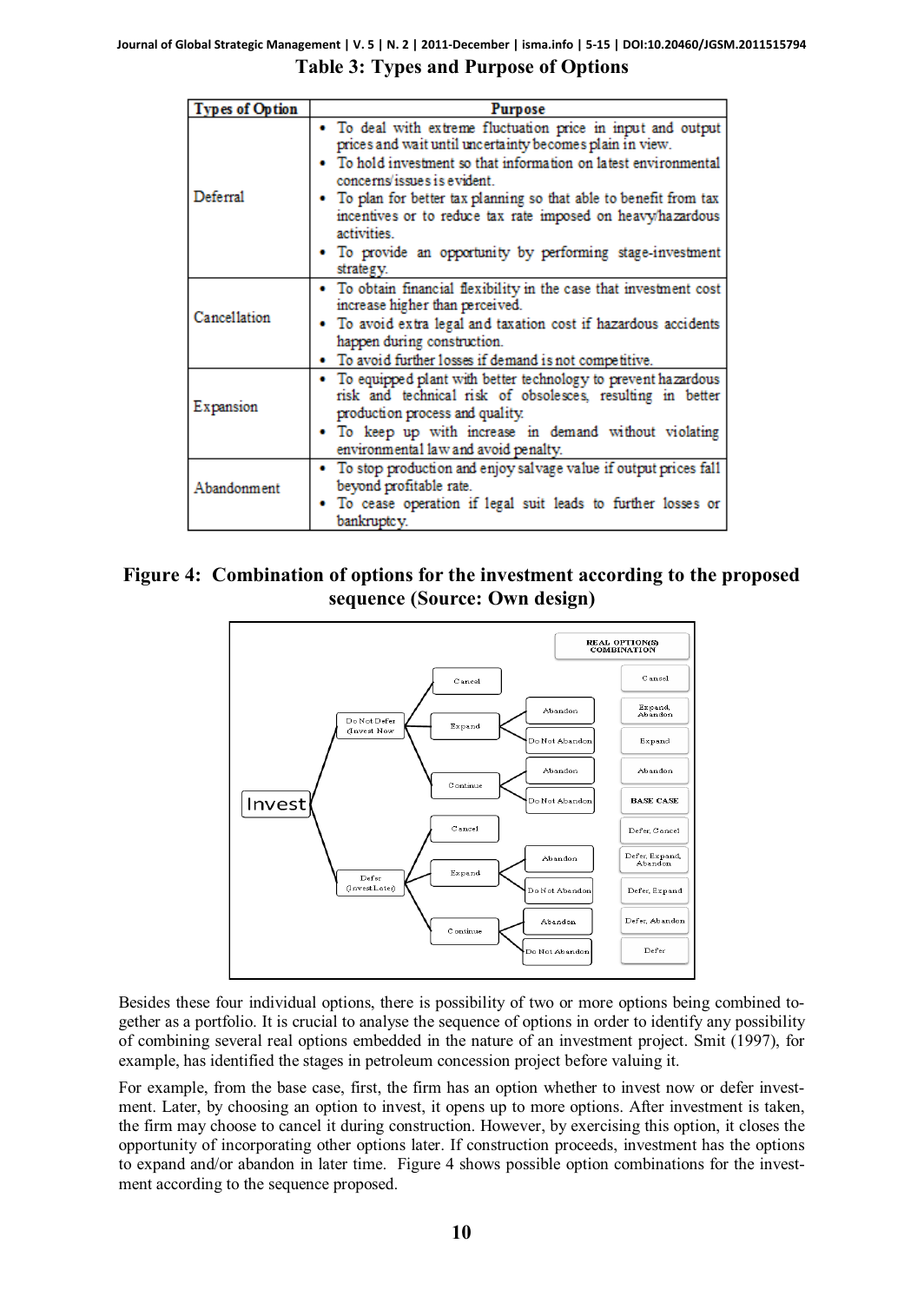**Journal of Global Strategic Management | V. 5 | N. 2 | 2011-December | isma.info | 5-15 | DOI:10.20460/JGSM.2011515794**

# **Risk Valuation**

The next step performed in this analysis is to value risks which have been incorporated into options using ROV and integrate it into evaluation of project investment. The options are valued individually and collectively as combinations of several options using *DerivaGem*. The results of valuation are presented in Table 4.

| Item                                                                                         | Value of Option | ENPV    | Interaction <sup>a</sup> |  |
|----------------------------------------------------------------------------------------------|-----------------|---------|--------------------------|--|
| Individual option <sup>b</sup>                                                               |                 |         |                          |  |
| Defer                                                                                        | 1.48            | 0.92    |                          |  |
| Cance1                                                                                       | 0.17            | $-0.39$ | Not Applicable           |  |
| Abandon                                                                                      | 1.17            | 0.61    |                          |  |
| Expand                                                                                       | 3.22            | 2.66    |                          |  |
| Value with two real options "                                                                |                 |         |                          |  |
| Defer and cancel                                                                             | 0.23            | $-0.33$ | $-1.42$                  |  |
| Defer and expand                                                                             | 2.12            | 1.56    | $-2.58$                  |  |
| Defer and abandon                                                                            | 1.63            | 1.07    | $-1.58$                  |  |
| Expand and abandon                                                                           | 1.81            | 1.25    | $-2.58$                  |  |
| Value with three real options <sup>4</sup>                                                   |                 |         |                          |  |
| Defer, expand and abandon                                                                    | 2.37            | 1.81    | $-4.14$                  |  |
| The value of the combined options minus the sum of separate values i.e. (defer and expand) - |                 |         |                          |  |
| (defer + expand).                                                                            |                 |         |                          |  |
| Refer to Appendix A1 - A4 for details.                                                       |                 |         |                          |  |
| <sup>e</sup> Refer to Appendix A5 - A8 for details.                                          |                 |         |                          |  |
| <sup>e</sup> Refer to Appendix A9 for details.                                               |                 |         |                          |  |

| Table 4: Values of options, ENPV and interactions ( $\epsilon$ in millions) |  |  |
|-----------------------------------------------------------------------------|--|--|
|-----------------------------------------------------------------------------|--|--|

### **DISCUSSION AND CONCLUSION**

With the capability of real options evaluating investment with incorporation of uncertainties and provision of flexibility, it is possible to integrate risk in strategic planning. Risk and flexibility are translated by providing opportunity for managers to defer, cancel, expand and abandon investment (Triantis, 2000). It is important to for managers to understand that by deferring commitment under uncertainty can help firms to avoid losses and enhance firms' value.

Managing risk using ROV as a tool starts with analysing business characteristics. Risks are identified and assessed before being valued. The results obtained from these steps are taken as a benchmark in strategy formulation. Once uncertainties are clearer and plain, managers will choose the best strategy to be exercised that suit firms' interest. After an option is exercised, the whole process has to be performed again so that additional/new risks are identified, assessed and valued before a new set of strategic planning is formulated. This process will continue along project life span over time.

The advantages of ROV are higher compared to financial hedging as real options open up more opportunity. In some cases, risk hedging is only possible with real options especially if uncertainties are related to technical aspects, competitiveness issue, legal/taxation regulations and fluctuation in demand. Projects back up with financial hedging contracts in currency exchange or interest rates would be more secure with the complementary of real options.

ROV included in risk management activities helps firm minimising risks and maximise firm value as proved against the risk paradox (Bowman, 1980). Strategic practices which adapt skilful, rigorous and continuous activities of risk management allow firms to enjoy higher profits (Bettis, 1983) and ROV is seen as a highly potential tool for this purpose. Real options is obviously capable as risk management tool. With high potential of free cost in most of the cases, or lower in any cost anticipated in application of financial derivatives for hedging, ROV promises a cheap tool that perfectly suit SMEs limited budget.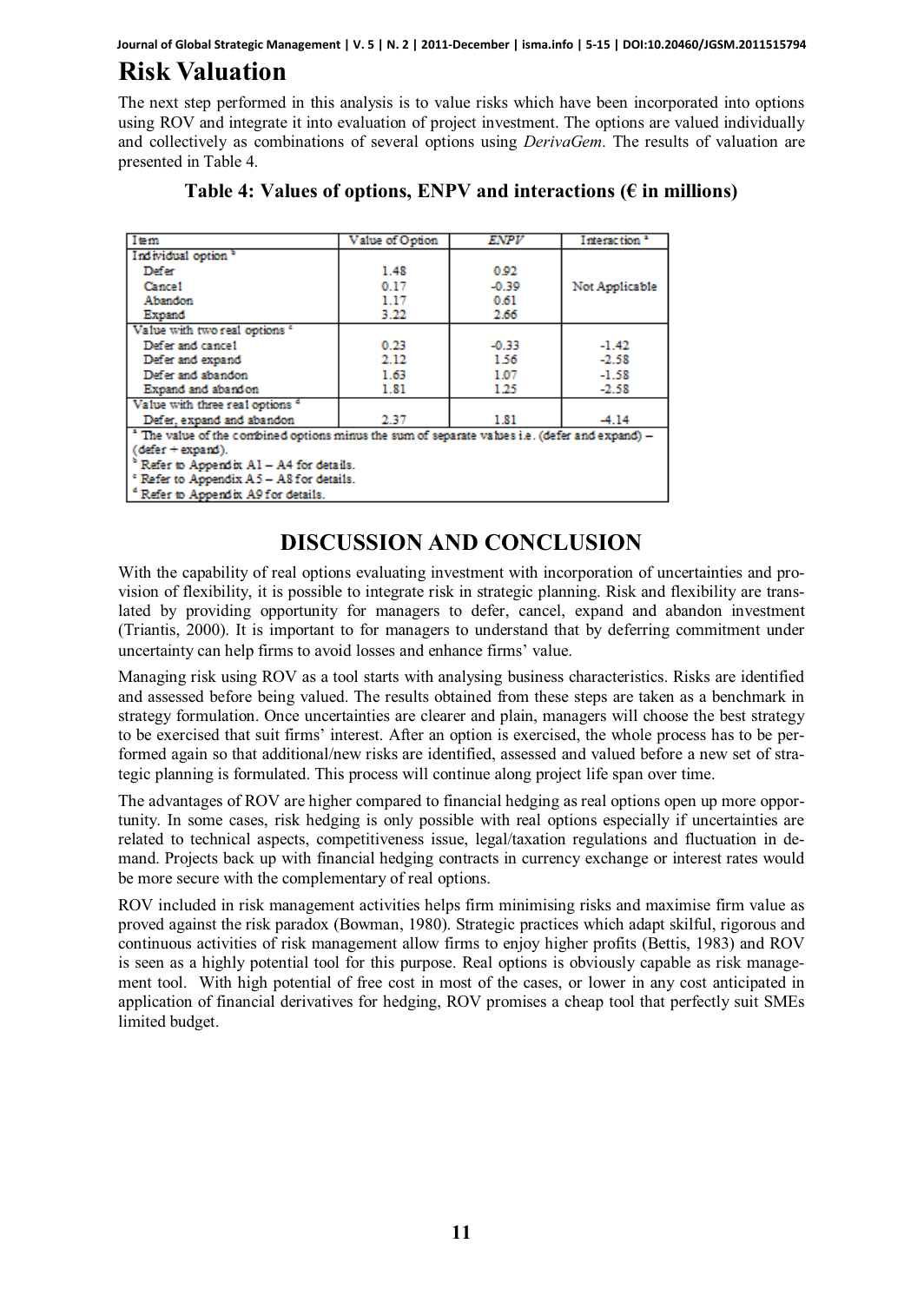### **APPENDICES**

### **Appendix A1. Deferral Option – Figures and Calculation**

 $V = \epsilon 9.25$  million  $K = \epsilon 10.5$  million Option price =  $\epsilon 1.485$  million *ENPV* =  $\epsilon 0.925$  million

#### **Appendix A2. Cancellation Option– Figures and Calculation**

*V* =  $\epsilon$ 9.25 million *K<sub>C1</sub>* =  $6(50\%)$  =  $\epsilon$ 3 million *K<sub>CN</sub>* = *K<sub>C1</sub>* +  $[4(50\%)]/1.12$  =  $\epsilon$ 4.79 million Option price =  $\epsilon$ 0.17 million *ENPV* =  $\epsilon$ -0.56 million +  $\epsilon$ 0.17 million =  $\epsilon$ -0.39 million (negative ENPV)

### **Appendix A4. Abandonment– Figures and Calculation**

 $V = K$  discounted at  $12\% = \text{\textsterling}4.435$  million *K* =  $\text{\textsterling}5$  million Option value =  $\text{\textsterling}1.17$  million  *million* 

### **Appendix A3. Expansion Option – Figures and Calculation**

 $V = \text{\textsterling}5.21$  million Additional investment,  $K_A = \text{\textsterling}3$  million / (1.05) =  $\text{\textsterling}2.47$  million Option value =  $\epsilon$ 3.22 million *ENPV* =  $\epsilon$ -0.56 million +  $\epsilon$ 3.22 million =  $\epsilon$ 2.66 million

Table A3-1: Revenue (*V*) of expansion option - gross and discounted ( $\epsilon$  in millions)

| Year    | <b>Additional</b><br><b>Gross Revenue</b> | Less: Additional<br>Variable Cost | <b>Additional Net</b><br><b>Cash Flows</b> | <b>Additional Discounted</b><br><b>Cash Flows</b> |
|---------|-------------------------------------------|-----------------------------------|--------------------------------------------|---------------------------------------------------|
|         | 13.65                                     | 11.375                            | 2.275                                      | 1.291                                             |
|         | 13.65                                     | 11.375                            | 2.275                                      | 1.153                                             |
|         | 13.65                                     | 11.375                            | 2.275                                      | 1.029                                             |
|         | 13.65                                     | 11.375                            | 2.275                                      | 0.919                                             |
|         | 13.65                                     | 11.375                            | 2.275                                      | 0.820                                             |
| rotal V |                                           |                                   |                                            |                                                   |

### **Appendix A5. Deferral and cancellation– Figures and Calculation**

 $V = \epsilon 9.8$  million  $K_{C1} = \epsilon 2.8$  million  $K_{CN} = \epsilon 4.5$  million Option price  $\epsilon = \epsilon 0.23$ million.  *million +*  $\text{\textsterling}0.23$  *million =*  $\text{\textsterling}-0.33$  *million (negative ENPV)* 

#### **Appendix A6. Deferral and expansion– Figures and Calculation**

 $V = \epsilon$ 3.92 million  $K = \epsilon$ 2.4 million Option value =  $\epsilon$ 2.12 million  *million* 

#### **Appendix A7. Deferral and abandonment– Figures and Calculation**

 $I = \text{\textsterling}10.5$  million  $V =$  discounted depreciation at  $12\% = \text{\textsterling}3.82$  million  $K = 50\%$  of I =  $\epsilon$ 5.25 million Option value =  $\epsilon$ 1.63 million *ENPV* =  $\epsilon$ -0.56 +  $\epsilon$ 1.63 =  $\epsilon$ 1.07 million

#### **Appendix A8. Expansion and abandonment– Figures and Calculation**

 $V = \epsilon$ 5.124 million  $K = 50\%$  of *Investment* =  $\epsilon$ 5 million Option value =  $\epsilon$ 1.81 million  *million* 

#### **Appendix A9. Deferral, expansion and abandonment– Figures and Calculation**

 $V = \text{\textsterling}4.541$  million *K* =  $\text{\textsterling}6.825$  million Option value =  $\text{\textsterling}2.37$  million  *million*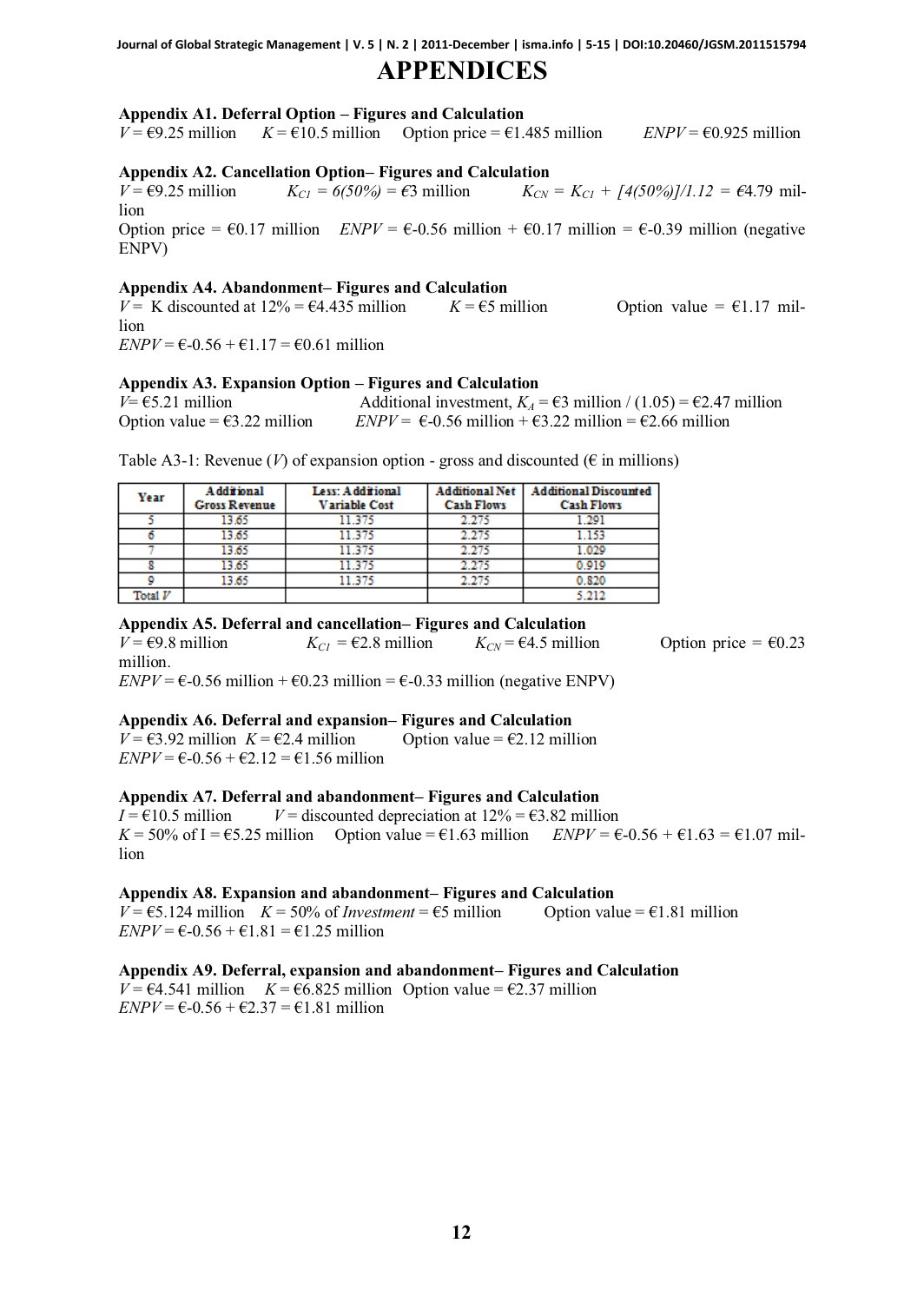**Journal of Global Strategic Management | V. 5 | N. 2 | 2011-December | isma.info | 5-15 | DOI:10.20460/JGSM.2011515794**

# **REFERENCES**

Abdullah, M.A. and Bakar, M.I. (eds.) (2000), Small and Medium Enterprises in Asian Pacific Countries—Volume 1: Roles and Issues, Nova Science Publishers Inc, Huntington, NY, 3-14.

Amram, M. and Kulatilaka, N. (2000), 'Strategy and Shareholder Value Creation: The Real Options Frontier', Journal of Applied Corporate Finance, 15 (2): 8-21.

Bettis, R. A. (1983), 'Modern Financial Theory, Corporate Strategy, and Public Policy: Three Conundrums', Academy of Management Review 8, 405–414.

Bierman, H. (1988), Implementing Capital Budgeting Techniques, revised edition. Cambridge.

Bilous, J. and Hon, K. (2004), North American Steel Industry Study, Toronto, DBRS

Black, F. and Scholes, M. (1973), 'The Pricing of Options and Corporate Liabilities', Journal of Political Economy*,* 3: 637-659.

Boer, F. P. (2002), The Real Options Solution: Finding Total Value in a High-Risk World, John Wiley & Sons, NY.

Bonmo, F (1998), 'Summary: Technological Innovation' in "The Steel Industry in the New Millennium", Ranieri, R & Aylen, J (Eds.), Maney Publishing.

Bookstaber, R. M. (1981), Option Pricing and Strategies in Investing, Addison-Wesley Publishing Company, Reading, MA.

Bowman, E. H. (1980), 'A Risk/Return Paradox for Strategic Management', Sloan Management Review 21(3), 17–31.

Bowman, E. H. and Hurry, D. (1993), 'Strategy through the Option Lens: An Integrated View of Resource Investments and the Incremental-choice Process', Academy of Management Review 18(4), 760 –782.

Brennan, M. and Schwartz, E. (1985), 'Evaluating Natural Resource Investments', Journal of Business*,* 58(2): 135-157.

Chapman, R. (2006), 'Simple Tools and Techniques for Enterprise Risk Management', John Wiley & Sons, West Sussex.

Collins Concise Dictionary & Thesaurus (2006) HarperCollins.

Cortazar, G. and Schwartz, E. (1993), 'A Compound Option Model of Production and Intermediate Inventories', Journal of Business, 66(4): 517-540.

Culkin, N. and Smith, D. (2000), 'An Emotional Business: A Guide to Understanding the Motivations of Small Business Decision Takers', Qualitative Market Research: An International Journal, 3(3): 145 -157.

Dean, J. (1951), Capital Budgeting, New York, NY, Columbia University Press.

Dixit, A. K., and Pindyck, R. S. (1994), Investment under Uncertainty, Princeton, NJ: Princeton University Press.

Grenadier, S.R. and Weiss, A.M. (1997), 'Investment in Technological Innovations: An Option Pricing Approach', Journal of Financial Economics, 44(3): 397-416.

Hayes, R. and Abernathy, W. (1980). 'Managing Our Way to Economic Decline', Harvard Business Review, July-August, 66-77.

Hayes, R. and Garvin, D. (1982). 'Managing as if Tomorrow Mattered', Harvard Business Review, May-June, 71-79.

Hull, J. (2009), 'Options, Futures and Other Derivatives',  $7<sup>th</sup>$  edition. Pearson Prentice-Hall, Upper Saddle River, New Jersey.

Kanter R. M. (1999), 'From Spare Change to Real Change', Harvard Business Review 77(3): 122– 132.

Kellogg, D. and Charnes, J.M. (2000), 'Real-options Valuation for a Biotechnology Company', Financial Analyst Journal, May/June, 76-84.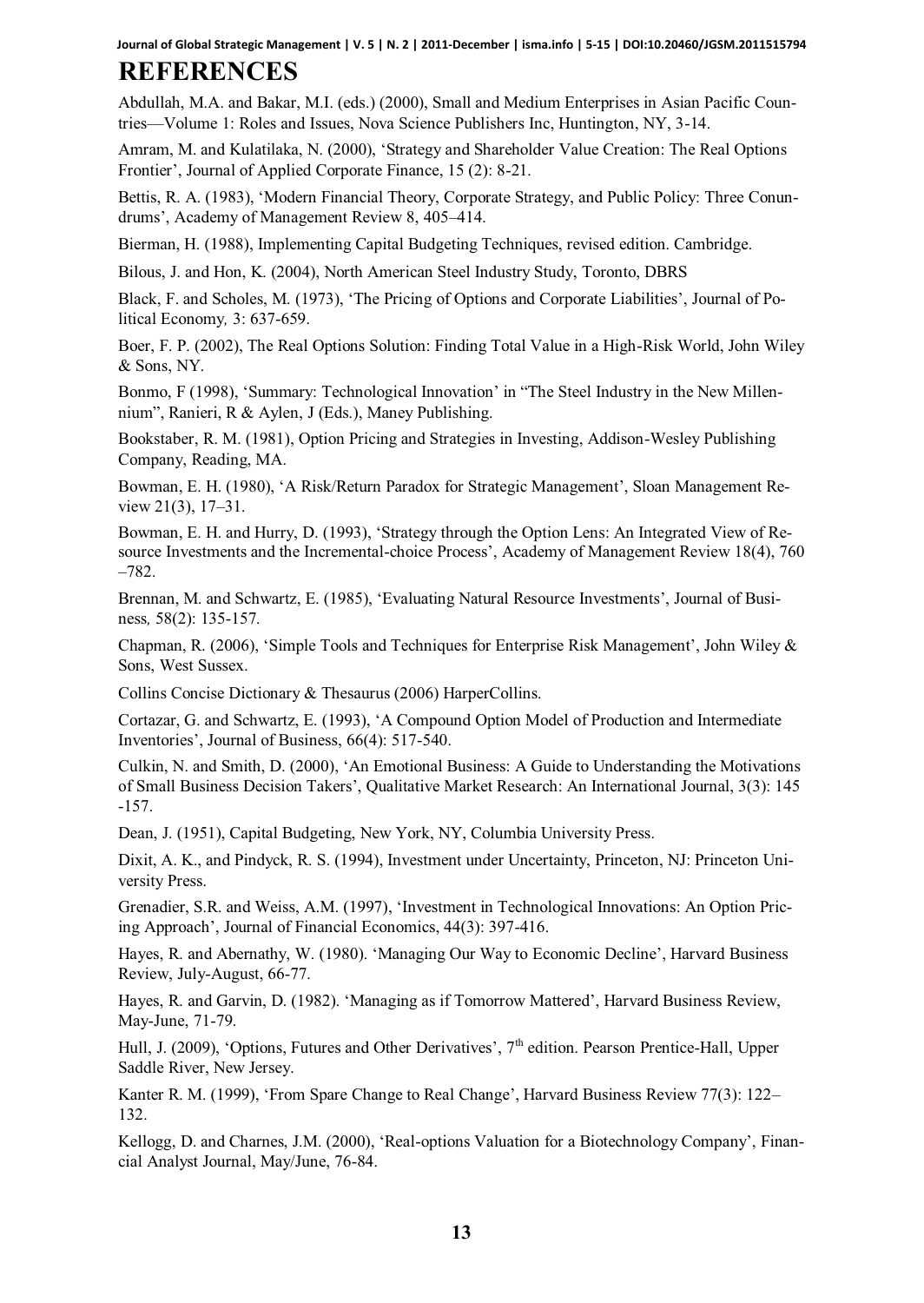Kester, W. C. (1984), 'Today´s Option for Tomorrow´s Growth', Harvard Business Review, March-April, 153-160. **Journal of Global Strategic Management | V. 5 | N. 2 | 2011-December | isma.info | 5-15 | DOI:10.20460/JGSM.2011515794**

Kogut, B. (1991), 'Joint Ventures and the Option to Expand and Acquire', Management Science 37 (1): 19-33.

Kulatilaka, N. and Trigeorgis, L. (1994), 'The General Flexibility to Switch: Real Options Revisited', International Journal of Finance, 6 (2): 776-798.

Luerhman, T.A. (1998), 'Strategy as a Portfolio of Real Options', Harvard Business Review, September-October, 89-99.

Majd, S. & Pindyck, R. (1987), 'Time to Build, Option Value, and Investment Decisions', Journal of Financial Economics, 18(1): 7-27.

McDonald, R. and Siegel, D. (1985), 'Investment of the Firms When There is an Option to Shut Down', International Economic Review, 26(2): 331-349.

McDonald, R. and Siegel, D. (1986), 'The Value of Waiting to Invest', Quarterly Journal of Economics, 101(4): 707-727.

McGrath, R. G. (1997), 'A Real Options Logic for Initiating Technology Positioning Investments', Academy of Management Review 22(4): 974–996.

McGrath, R. G. (1999), 'Falling Forward: Real Options Reasoning and Entrepreneurial Failure', Academy of Management Review 24(1): 13–30.

McGrath, R.G. and Nerkar, N. (2004), 'Real Options Reasoning and a New Look at the R&D Investment Strategies of Pharmaceutical Firms', Strategic Management Journal*,* 25: 1-21*.* 

Merton, R.C. (1973). 'The Theory of Rational Option Pricing', Bell Journal of Economics and Management Science, 4(1): 141-183.

Miller, K. and Reuer, J. (1996), 'Measuring Organizational Downside Risk', Strategic Management Journal 17: 671–691.

Myers, S. (1984). 'Finance Theory and Financial Strategy', Interfaces, 14(1): 126-137; reprinted in Midlands Corporate Finance Journal, Spring 1987, 6-13.

Myer, S.C. and Majd, S. (1990), 'Abandonment and Project Life', Advances in Futures and Options Research, 4: 1-21.

Paddock, J. L., Siegel, D.R. and Smith, J.L. (1988), 'Option Valuation of Claims on Real Assets: The Case of Offshore Petroleum Leases', The Quarterly Journal of Economics, 103(3): 479-508.

Pogue, M. (2004), 'Investment Appraisal: A New Approach', Managerial Auditing Journal, 19(4): 565-570.

Robertson, D. (2008), 'Consumers Will Pay as Iron Ore Price Rise Hits Cost of Steel', The Times, February 19.

Rogers, M., Gupta, A. and Maranas, C. (2003), 'Risk Management in Real Options Based Pharmaceutical Portfolio Planning', Proceeding Foundations of Computer-Aided Process Operation (FOCAPO), January 12-15, 2003, Coral Springs, Florida.

Ross, S.A. (1995), 'Uses, Abuses, and Alternatives to the Net-Present-Value Rule', Financial Management, 24(3): 96-102.

Sanchez, R. (1993), 'Strategic Flexibility, Firm Organization, and Managerial work in Dynamic Markets: A Strategic-options Perspective', Advances in Strategic Management 9: 251–291.

Sato, H. (2000), 'How did the Crisis Affect Small and Medium-Sized Enterprises? From a Field of Study of the Metal-Working Industry in Java', The Developing Economies, 38(4): 572-595.

Sato, H. (2009), 'The Iron and Steel Industry in Asia: Development and Restructuring', IDE Discussion Paper,No. 210. Japan: Institute of Developing Economies.

Schütz, D (2003), 'Steel Industry Risks', Regards, 6, May 2003, 1-3.

Schwartz, E. and Moon, M. (2000), 'Rational Pricing of Internet Companies', Financial Analyst Journal, May/June, 62-75.